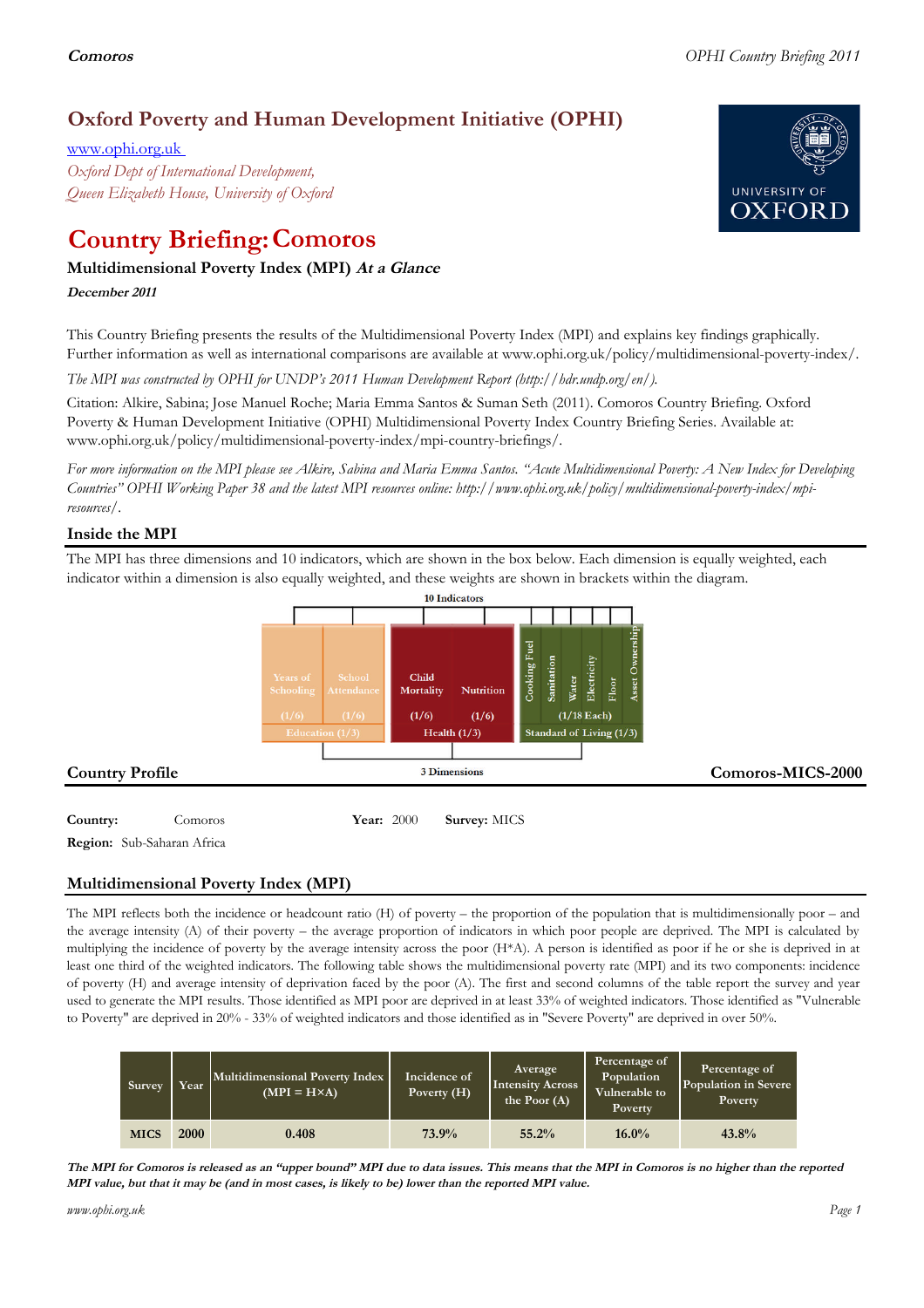## **Comparing the MPI with Other Poverty Measures**

Column chart A compares the poverty rate using the MPI with three other commonly used poverty measures. The height of the first column denotes the percentage of people who are MPI poor (also called the incidence or headcount ratio). The second and third columns denote the percentages of people who are poor according to the \$1.25 a day income poverty line and \$2.00 a day line, respectively. The final column denotes the percentage of people who are poor according to the national income poverty line. The table on the right-hand side reports various descriptive statistics for the country. The statistics shaded in khaki/olive are taken from the year closest to the year of the survey used to calculate the MPI. The year is provided below each column in chart A.



|                 |                         | Summary                                                                                                                                                    |          |  |  |
|-----------------|-------------------------|------------------------------------------------------------------------------------------------------------------------------------------------------------|----------|--|--|
| erty Measures   |                         | Multidimensional Poverty Index<br>0.408                                                                                                                    |          |  |  |
|                 |                         | Percentage of MPI Poor (H)                                                                                                                                 | 73.9%    |  |  |
| 65.0%           |                         | Average Intensity of Deprivation (A)                                                                                                                       | 55.2%    |  |  |
|                 | 44.8%                   | Percentage of Income Poor (\$1.25 a day) <sup><math>\ddagger</math></sup>                                                                                  | $46.1\%$ |  |  |
|                 |                         | Percentage of Income Poor (\$2.00 a day) <sup><math>\bar{x}</math></sup>                                                                                   | $65.0\%$ |  |  |
|                 |                         | Percentage of Poor (National Poverty Line) <sup>#</sup>                                                                                                    | 44.8%    |  |  |
|                 |                         | Human Development Index 2011*                                                                                                                              | 0.433    |  |  |
| US\$2 a day     | <b>National Poverty</b> | $HDI$ rank*                                                                                                                                                | 163      |  |  |
| 2004            | Line<br>2004            | $HDI category*$                                                                                                                                            | Low      |  |  |
| <b>⁄Ieasure</b> |                         | $\pm$ The World Bank (2011). "World Development Indicators." Washington, DC.<br>* UNDP (2011). "Human Development Report", Statistical Table 1 . New York. |          |  |  |

te: For population figures and numbers of MPI poor people, consult the tables on OPHI's te: http://www.ophi.org.uk/policy/multidimensional-poverty-index/

### **Comparing the MPI with Other Poverty Measures**

Column chart B shows the percentage of people who are MPI poor (also called the incidence or headcount) in the 109 developing countries analysed. The column denoting this country is dark, with other countries shown in light grey. The dark dots denote the percentage of people who are income poor according to the \$1.25 a day poverty line in each country. The graph above tells you the year this data comes from. Dots are only shown where the income data available is within three years of the MPI survey year.



**B. Headcounts of MPI Poor and \$1.25/day Poor**



*www.ophi.org.uk Page 2*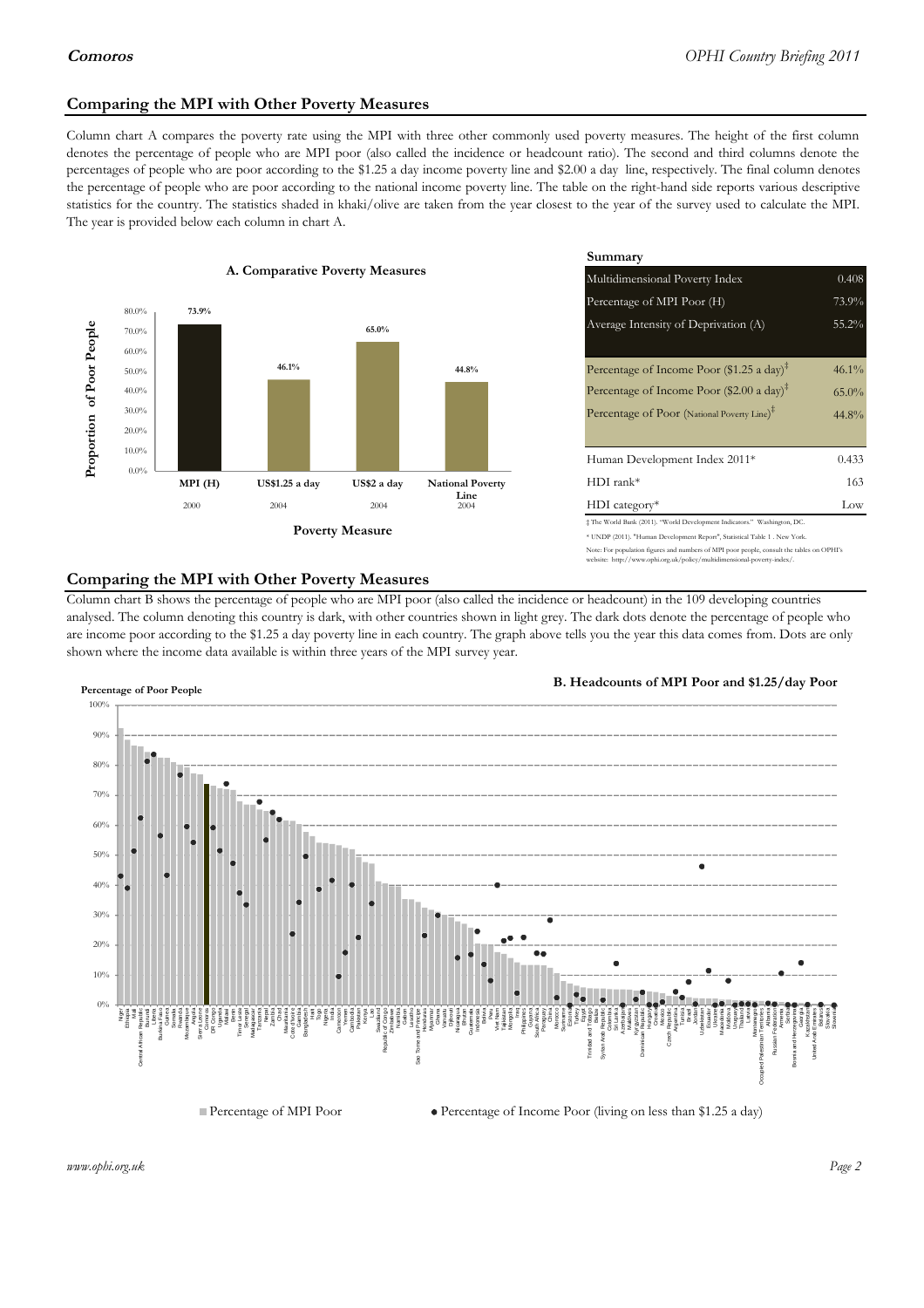### **Incidence of Deprivation in Each of the MPI Indicators**

The MPI uses 10 indicators to measure poverty in three dimensions: education, health and living standards. The bar chart to the left reports the proportion of the population that is poor and deprived in each indicator. We do not include the deprivation of non-poor people. The spider diagram to the right compares the proportions of the population that are poor and deprived across different indicators. At the same time it compares the performance of rural areas and urban areas with that of the national aggregate. Patterns of deprivation may differ in rural and urban areas.





### **Composition of the MPI**

The MPI can be broken down to see directly how much each indicator contributes to multidimensional poverty. The following figure shows the composition of the MPI using a pie chart. Each piece of the pie represents the percentage contribution of each indicator to the overall MPI of the country. The larger the slice of the pie chart, the bigger the weighted contribution of the indicator to overall poverty.